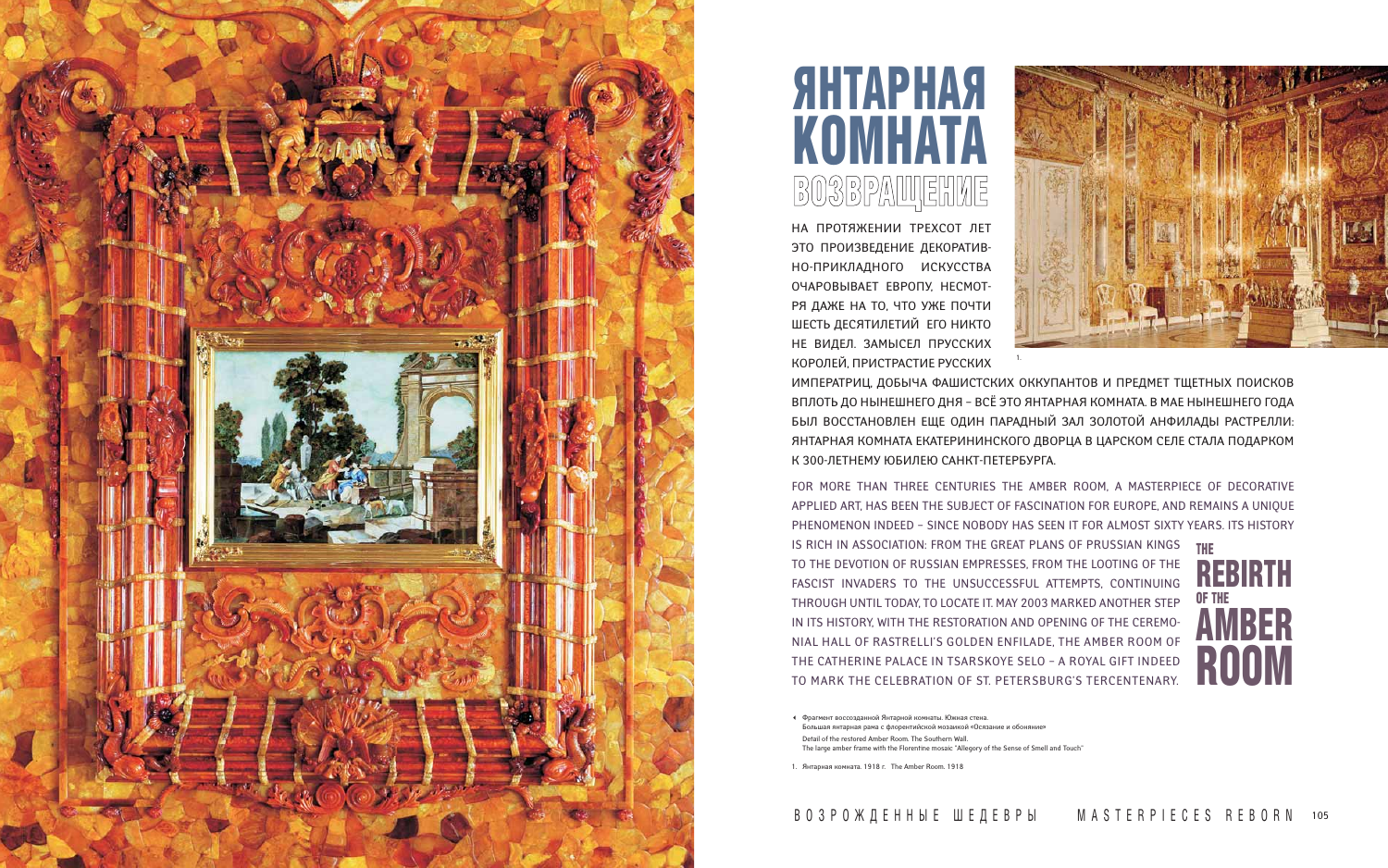Несмотря на прилагавшиеся усилия, привезенный в Россию Янтарный кабинет в петровское время смонтировать не удалось. Только после вступления на престол дочери Петра Елизаветы архитектору Ф.Б. Растрелли удалось установить в Зимнем дворце Янтарную комнату, в значительной степени дополнив ее оформление. Свою лепту в убранство кабинета внес и Фридрих II, отправивший в 1745 году резную янтарную раму с изображением прославлявших российскую императрицу аллегорий. Это был очень ценный подарок не только для того времени: один килограмм необработанного янтаря стоит сегодня около 500 евро, а извлечь из него удается всего лишь 150 граммов пригодного для работы материала.

Через десять лет Ф.Б. Растрелли перенес Янтарную комнату по желанию Елизаветы в ее любимый дворец в Царское Село. Там он превратил первоначально небольшой Янтарный кабинет в парадный зал площадью 96 квадратных метров, на трех стенах которого разместились янтарные панели, разделенные зеркальными пилястрами и деревянным резным позолоченным декором. В это же время возникла и



This "phoenix" was reborn from 62 amber fragments, a colour slide from 1918, and 86 black-and-white photographs and a few water-colours from the 19th century; the task involved the joint efforts of renowned historians and architects, sculptors, art critics and restorers.

As long ago as 1979 the Russian authorities announced that the Amber Room should be restored, beginning a marathon process that would last 24 years. However, the collapse of the Soviet Union brought with it many financial problems which hindered the realization of this highly expensive and long-term project. Symbolic as it is, but the solution to this critical question was found in Germany: at the end of the 20th century Germany's RuhrGaz AG Company (Essen), which has close business contacts with Russia in the field of the natural gas trade, agreed to invest \$3.5 million of sponsorship in support of the project. The united efforts of the two countries – Russia and Germany – made it possible to reconstruct a unique work of stone-carving art, whose "life story" reflects both the dark and the light sides of the development of their historical interconnection, and the fluctuations in the relationship of the two nations.

The idea to create an interior of amber in the royal apartments was original for its time. As early as the 17th century many small fine items were carved from amber – boxes, goblets, chess sets, candlesticks, snuffboxes, sword-hilts, necklaces – and these gems were eagerly purchased by the European royal courts. But the first apotheosis of amber craftsmanship came with the study of the first Prussian monarch; after his death, however, his son and heir Frederick Wilhelm I expressed little enthusiasm for it, while the Russian Tsar Peter the Great was absolutely fascinated

Весьма интересной в свое время была идея создания янтарного интерьера в дворцовых апартаментах. Ранее, в XVII веке, из окаменевшей смолы изготавливались небольшие предметы: янтарные ларцы, подсвечники, шахматы, кубки, табакерки, эфесы шпаг, ожерелья – маленькие шедевры, охотно приобретаемые европейскими королевскими дворами. Апофеозом этого высочайшего ювелирного янтарного искусства явился Янтарный кабинет первого прусского монарха. Однако после смерти его владельца вступившему на престол сыну и наследнику Фридриху Вильгельму I Янтарный кабинет оказался ненужным. Большой восторг он вызвал, однако, у царя Петра Великого, обратившегося в 1716 году к прусскому королю с предложением о заключении союза против Швеции. Царь Петр получил в подарок янтарные панели для своей недавно созданной Кунсткамеры – первого российского музея, о чем с гордостью сообщил 17 января 1717 года своей супруге Екатерине I, а также увеселительную яхту «Либурнина». В качестве ответного подарка за привезенные в Петербург 22 янтарные панели различной ширины царь Петр направил Фридриху Вильгельму 55 рослых гренадеров, токарный станок и кубок собственной работы. Так завершился обмен дипломатическими подарками. 5.

by the room. In 1716 he suggested to the King of Prussia to enter into an alliance against Sweden, and Peter was presented with the amber panels for his newly opened Kunstcamera – Russia's first museum – about which he proudly informed his spouse Catherine I on 17 January 1717. The Russian tsar received another present, the light yacht "Liburnina", as well, and in return for the 22 amber panels he sent to Frederick Wilhelm 55 stately grenadiers, a turning-lathe and a goblet which he had himself made. Thus, the exchange of diplomatic gifts was completed.

Much effort was spent on installing the amber study during Peter's reign, but to no result. Only during the reign of Peter's daughter Elizabeth did the architect Rastrelli manage to set up the Amber room in the Winter Palace along with some additional decor. Another contribution to this came from Frederick II, who in 1745 sent a carved amber frame with allegoric scenes glorifying the Russian Empress. This was a very precious gift, not only for those times: today the price of a kilogram of raw amber is about 500 Euro, while only 150 grams of each kilogram can be used for decorative purposes.

Ten years later, at Elizabeth's instruction, Rastrelli moved the Amber Room to her favourite palace at Tsarskoye Selo near St. Petersburg. Its new location was 96 square metres in size, instead of the tiny room in the Winter Palace. Thus it became a royal hall, three walls of which were decorated with amber mosaic panels with mirror pilasters and wooden gilded dеcor between them. At that time a special amber workshop was opened not far from the Catherine Palace in which many fragments for the hall decorations were made to a superb level of craftsmanship. They matched the Prussian amber dеcor, with narrow amber panels between the mirror pilasters and

- 2. Разрушенный Екатерининский дворец, 1945 г. The Ruins of the Catherine Palace, 1945
- 3. Царскосельская янтарная мастерская. Восстановление Янтарной комнаты The Tsarskoye Selo amber workshop. The process of the restoration of the Amber Room
- 4. Царскосельская янтарная мастерская. Восстановление флорентийской мозаики The Tsarskoye Selo amber workshop. The process of the restoration of the Florentine mosaic
- 5. Золотые ворота. Парадный въезд к Екатерининскому дворцу The Golden Gate. The main entrance to the Catherine Palace

«Феникс» возродился из 62 осыпавшихся янтарных фрагментов, одного цветного диапозитива 1918 года, 86 чернобелых фотографий и нескольких акварелей середины XIX века. К воссозданию Янтарной комнаты оказались причастными историки и архитекторы, скульпторы и художники, искусствоведы и реставраторы.

В 1979 году Советом Министров РСФСР было принято решение о восстановлении Янтарной комнаты, ставшее точкой отсчета в 24-летнем этапе ее восстановления. Однако после распада Советского Союза возникли трудности с финансированием трудоемкого и дорогостоящего проекта. Символичным представляется тот факт, что средства для завершения восстановительных работ поступили из Германии. В конце уходящего XX столетия немецкая фирма «Рургаз АГ» (г. Эссен), имеющая тесные деловые связи с Россией в сфере торговли природным газом, решила выделить 3,5 млн долларов в качестве спонсорской поддержки. Благодаря российско-германскому сотрудничеству удалось воссоздать уникальное произведение камнерезного искусства, исторические корни которого лучше всего отражают как светлые, так и темные страницы в истории развития отношений двух стран.